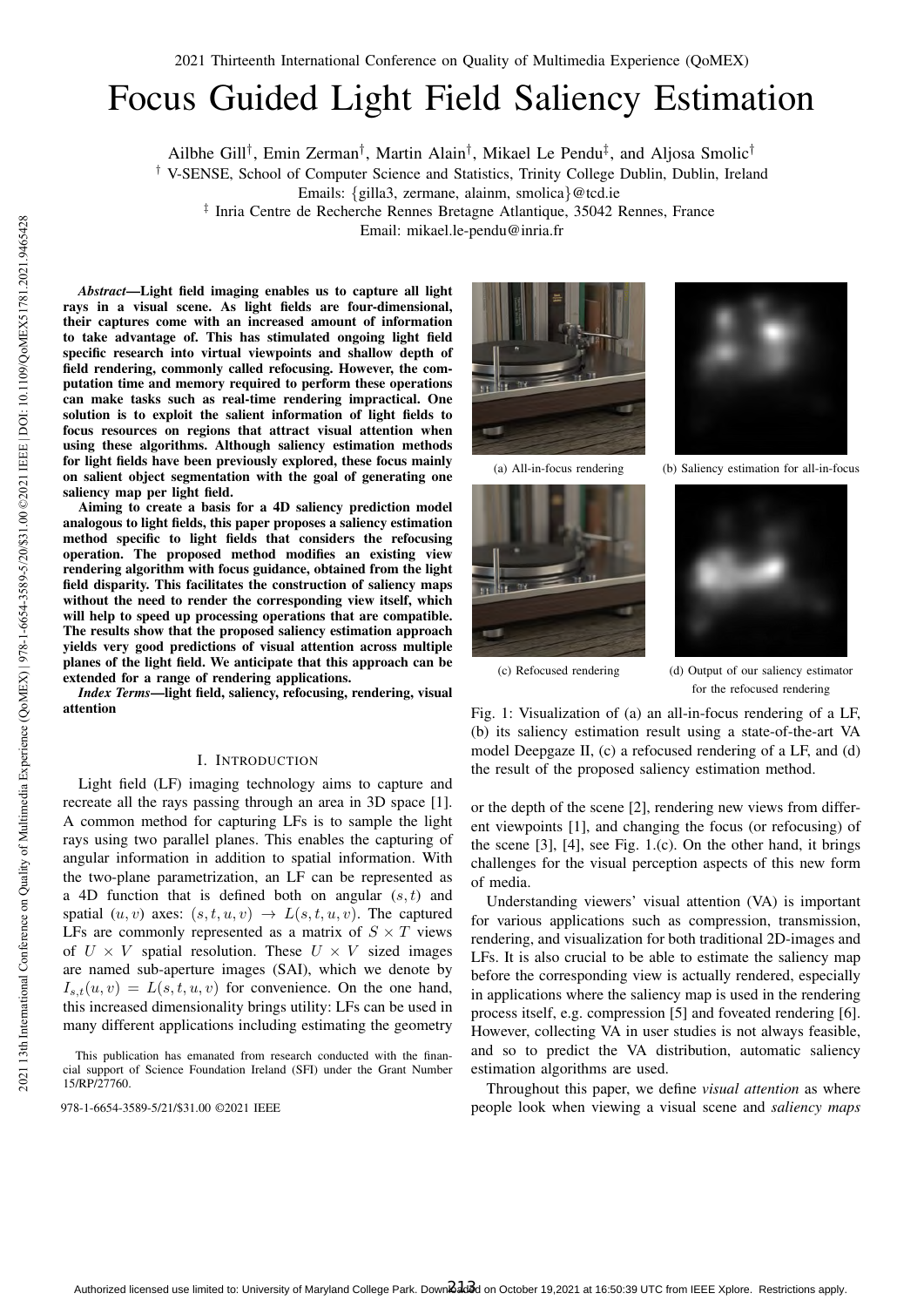as the mapping of the estimated VA of a visual stimulus. For VA estimation, eye-tracking data collected from participants is used as ground truth. So, in this context, *saliency* represents the probabilistic distribution of eye fixation.

Saliency estimation for traditional 2D images is wellestablished for use in a variety of applications and for different definitions of saliency. However, presently saliency estimation methods for LFs [7]–[10] focus on detecting and segmenting the salient objects in a scene (cf. Section II). Saliency estimation for different novel renderings of the LF using other definitions of saliency is still an open problem.

Traditionally saliency research has focused on the task of eye fixation prediction, where a saliency map assigns a probability of visual importance to every pixel of an image. A light field is defined as a collection of rays, which can be represented as L shown above. In this paper, we define the concept of LF saliency as the probability of visual importance of every ray of a LF, and introduce the corresponding representation as a saliency field  $\Psi$  below (cf. Section III-B). We aim to use this representation to estimate the VA of refocused views of the LF, see Fig. 1. To achieve this, we propose a focus guided LF VA prediction method. For this method, we modify a classical refocus rendering algorithm by integrating the disparity information relevant for the refocusing operation. The proposed algorithm is validated on an LF VA database visually and quantitatively. Our approach can be used to estimate saliency for the refocusing operation without having to render the views. Our results show that the integration of the focus guidance improves the saliency estimation and helps yield an accurate VA prediction.

## II. BACKGROUND & RELATED WORK

## *A. Light field refocusing*

A common LF operation is to render a 2D image simulating a traditional photographic camera with a narrow depth of field, with the ability to choose the focal plane, also called refocusing. A refocus image  $I_r$  can be produced through use of the well-known shift-and-sum algorithm [3], in which it is obtained as a linear combination of shifted LF SAIs:

$$
I_r(u, v, \delta_F) = \sum_{s,t} A(s, t) I_{s,t}(u_F, v_F),
$$
  
\n
$$
u_F = u + (s - s_r)\delta_F,
$$
  
\n
$$
v_F = v + (t - t_r)\delta_F
$$
 (1)

where  $(s_r, t_r)$  corresponds to the position of the refocus image on the camera plane,  $\delta_F$  is the disparity value corresponding to the focus distance with  $(u_F, v_F)$  the corresponding pixel shift, and A is a filter that defines the synthetic aperture. Intuitively, the shift-and-sum algorithm aligns the regions of the SAIs corresponding to the target disparity  $\delta_F$ . High frequency textures and edges are thus preserved for these regions, but blurred otherwise. Increasing the size of the aperture filter A will combine more SAIs and result in a shallower depth of field, as for traditional cameras.



Fig. 2: Pipeline of the proposed approach.

# *B. Saliency estimation*

There are many different types of saliency prediction models. One of the ways to categorize these methods is by their definition of saliency. Some models treat saliency as segments of objects which stand out in a visual scene. These segments of semantic objects can then be used for multimedia analysis. Others define visual saliency as the probabilistic distribution of eye fixation. These models are trained and evaluated on their ability to predict saliency by using eye-tracking data as ground truth. For our research in VA, we are concerned with all regions that draw a viewer's gaze. Therefore, this latter definition of visual saliency is more suitable for our work.

The top performing visual saliency models for 2D-images are tested on the MIT/Tuebingen Saliency Benchmark [11]. DeepGaze II [12] is one such model that we use as part of our pipeline. For a given input image, it uses the pre-trained VGG-19 network to obtain feature maps. These are then passed through a small readout network trained and evaluated for visual saliency prediction using information gain.

LF saliency is a growing field of research. Current LF saliency prediction models [7]–[9] focus on object-based methods of prediction. The related ground truth datasets consist of binary maps of segmented objects and are used for training and evaluation. In its current form, saliency estimation of LFs is mostly based on an all-in-focus rendered RGB image of the LF, and the SAIs and depth map are used to incorporate additional information to improve the prediction performance. There has been only one model that uses multiple refocused renderings as a 4D input but their goal was still to output a single 2D map with the salient object segmented [10].

However, work by Gill et al. [13] shows that a 2D saliency map can not fully explain the saliency of LFs with regards to VA. They demonstrate, from eye-tracked fixation data of different LF renderings that there is variation in VA across the different renderings. They also observed that participants gaze was drawn to in-focus regions. To the best of our knowledge, this is the first study that tackles LF VA for rendered images.

### III. PROPOSED METHOD

In this section, we describe the proposed focus guided saliency estimation  $(FGSE)$  algorithm for LFs and its integration into a rendering framework.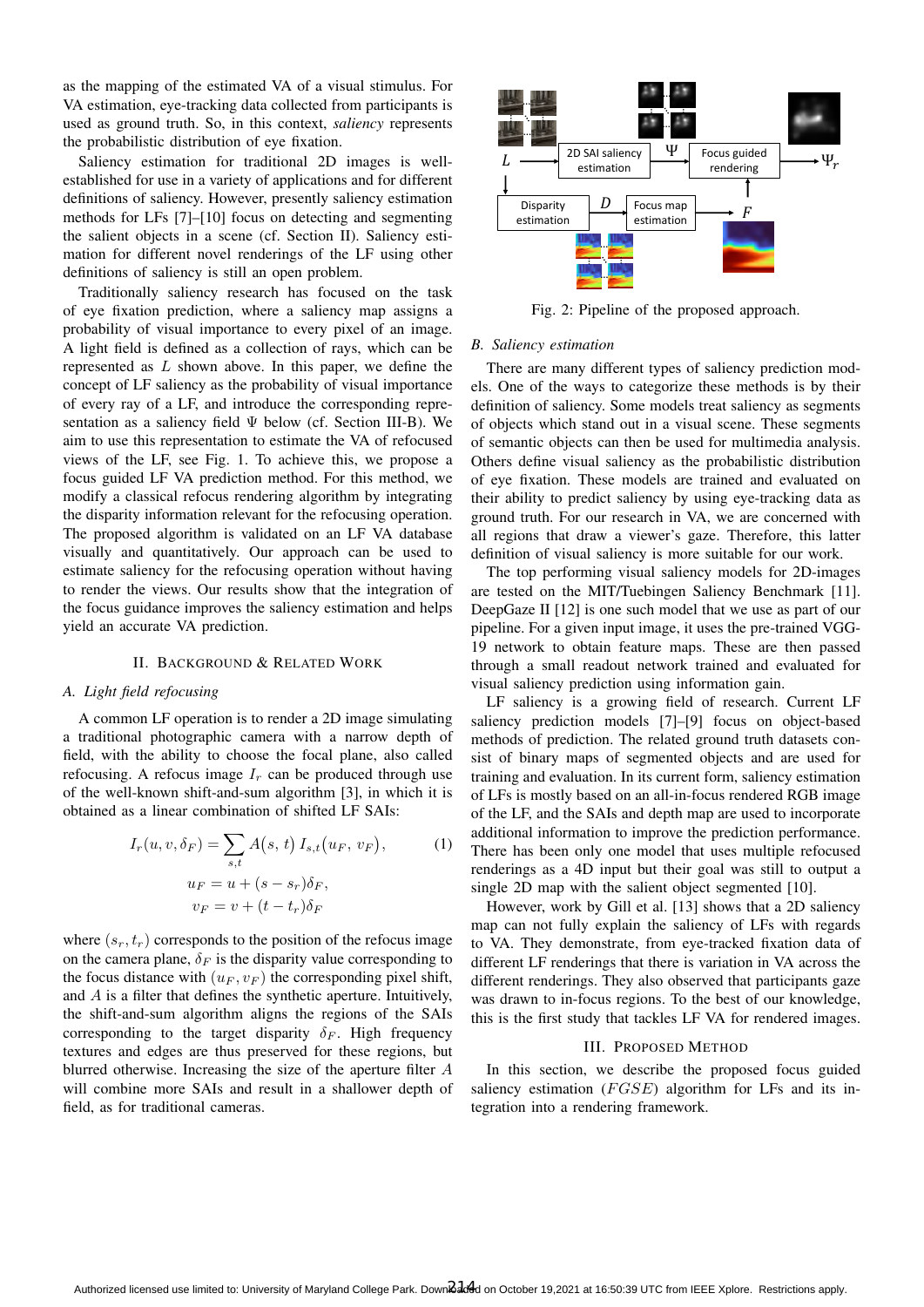## *A. Focus guided saliency*

As explained in the introduction, we define in this paper the concept of LF saliency as the probability of visual importance for every ray of a LF. Formally, we denote the saliency field as a 4D function  $\Psi(s, t, u, v)$ . For convenience, we define a "saliency SAI" as  $\Psi_{s,t}(u, v) = \Psi(s, t, u, v)$ . While LF SAIs are natural images, which contain low to high frequencies, saliency SAIs only contain low frequencies and do not have high frequency textures or edges, see Fig. 1.(b). Therefore, the existing shift-and-sum refocusing algorithm described in (1) can not be directly applied to the saliency field.

Based on the assumption that gaze is attracted by in-focus regions as found in [13], we propose to process the saliency SAIs using a modified shift-and-sum algorithm guided by a focus map. We obtain the focus map from the disparity maps estimated from the LF, and we denoted the 4D disparity field as  $D(s, t, u, v)$ . The saliency field  $\Psi$  is obtained by independently estimating the saliency of the LF SAIs with the 2D saliency estimator DeepGaze II [12]. The overall pipeline of the proposed approach is shown in Fig. 2.

As the ground truth VA maps were obtained by applying Gaussian filtering (corresponding to  $1°$  visual angle) at fixation points to take visual acuity into consideration, we apply the same blur to the disparity field input of our method in order to closer match the properties of these VA maps. In [13], VA maps are obtained with a Gaussian kernel:

$$
B(u,v) = \frac{1}{2\pi\sigma_u\sigma_v} \exp(-\frac{u^2}{2\sigma_u^2} - \frac{v^2}{2\sigma_v^2})
$$
 (2)

where  $\sigma_u = \frac{47.66}{1080}U$  and  $\sigma_v = \frac{42.67}{1080}V$ . We use the same Gaussian kernel to blur the disparity maps:

$$
D_b(s,t,u,v) = B(u,v) \circledast D(s,t,u,v), \forall (s,t) \qquad (3)
$$

where  $\circledast$  is the convolution operator. In addition to approximating the VA maps' properties, blurring the disparity maps is also advantageous as we can use fast disparity estimation, for which errors are removed by the blurring process. In our experiment we used the method proposed by Chen at al. to estimate the disparity field [2].

The 5D focus map  $F(s, t, u, v, \delta)$  can then be obtained from the blurred disparity field for a given target disparity  $\delta$  as:

$$
F(s, t, u, v, \delta) = \exp(\frac{-||D_b(s, t, u, v) - \delta||^2}{\sigma_F^2})
$$
 (4)

We choose to express the focus map as soft probability using a Gaussian distribution rather than a binary mask to compensate for remaining errors in the blurred disparity field. The parameter  $\sigma_F$  controls the "depth of field" of the focus map. We observed in the ground truth VA maps from [13] that VA depends on the strength of the defocus blur. As the maximum strength of the defocus blur depends on the maximum disparity, we introduce an intermediate parameter  $\sigma_D$ , such that  $\sigma_F = \sigma_D * (max(D) - min(D))$ , where  $max(D)$  and  $min(D)$  are the higher and lower bound of the disparity range respectively. The parameter  $\sigma_D$  allows for easy

controlling of the focus map depth of field for all LFs in the dataset, rather than experimentally defining  $\sigma_F$  for each LF.

# *B. Integration into rendering*

The main idea of the proposed focus-guided rendering method is to modify the shift-and-sum algorithm to weight the saliency SAIs with the focus map:

$$
\Psi_r(u, v, \delta_F) = \sum_{s,t} A(s, t) F(s, t, u_F, v_F, \delta_F) \Psi_{s,t}(u_F, v_F)
$$
\n(5)

By the properties of the shift and sum, all the shifted focus maps are aligned and almost equal. In addition, given that the saliency SAIs are composed of low frequency values, we can use the following approximation:

$$
F_r(u, v, \delta_F) \simeq F(s, t, u_F, v_F, \delta_F), \forall (s, t)
$$
 (6)

The algorithm can thus be simplified as:

$$
\Psi_r(u, v, \delta_F) = F_r(u, v, \delta_F) \sum_{s,t} A(s, t) \Psi_{s,t}(u_F, v_F) \quad (7)
$$

With this simplification we observed experimentally that the processing time is 25% faster compared to the direct approach of (5), while maintaining similar saliency estimation performance (see Table  $I$ )<sup>1</sup>.

# IV. EXPERIMENTAL RESULTS

To validate the proposed focus guided saliency estimation approach for LFs, we make use of an LF VA database and compare our results with a state-of-the-art saliency estimation method. Here, we briefly describe the database, selected saliency estimation method, and selected metrics. Then, we present and discuss results.

# *A. Database*

In our study, we use the ground truth visual attention data collected by Gill *et al.* [13] for our LF rendering approach. This dataset was chosen as it is the only one that has collected eye-fixation data and for LF renderings on multiple planes of focus. This is necessary for our research in building and substantiating a four-dimensional light field saliency field.

The visual stimuli presented to participants was generated using 5 different renderings approaches on 20 LFs. We only consider the 34 stimuli from this database that correspond to refocus images of 2D full-parallax LFs - two different focal renderings of 17 LFs. These renderings were named as "Region-1" and "Region-2" in the database paper, and we keep the same notation in our paper for consistency. The LFs we selected were acquired by various means from three LF datasets specifically the EPFL Light Field Image Dataset [14] using a camera with a microlens array, the Stanford (New) Light Field Archive [15] using a camera array, and the HCI Heidelberg 4D Light Field Dataset [16] using computer generated imagery.

<sup>1</sup>For more details and the code, see https://v-sense.scss.tcd.ie/research/lightfields/light-field-saliency-estimation/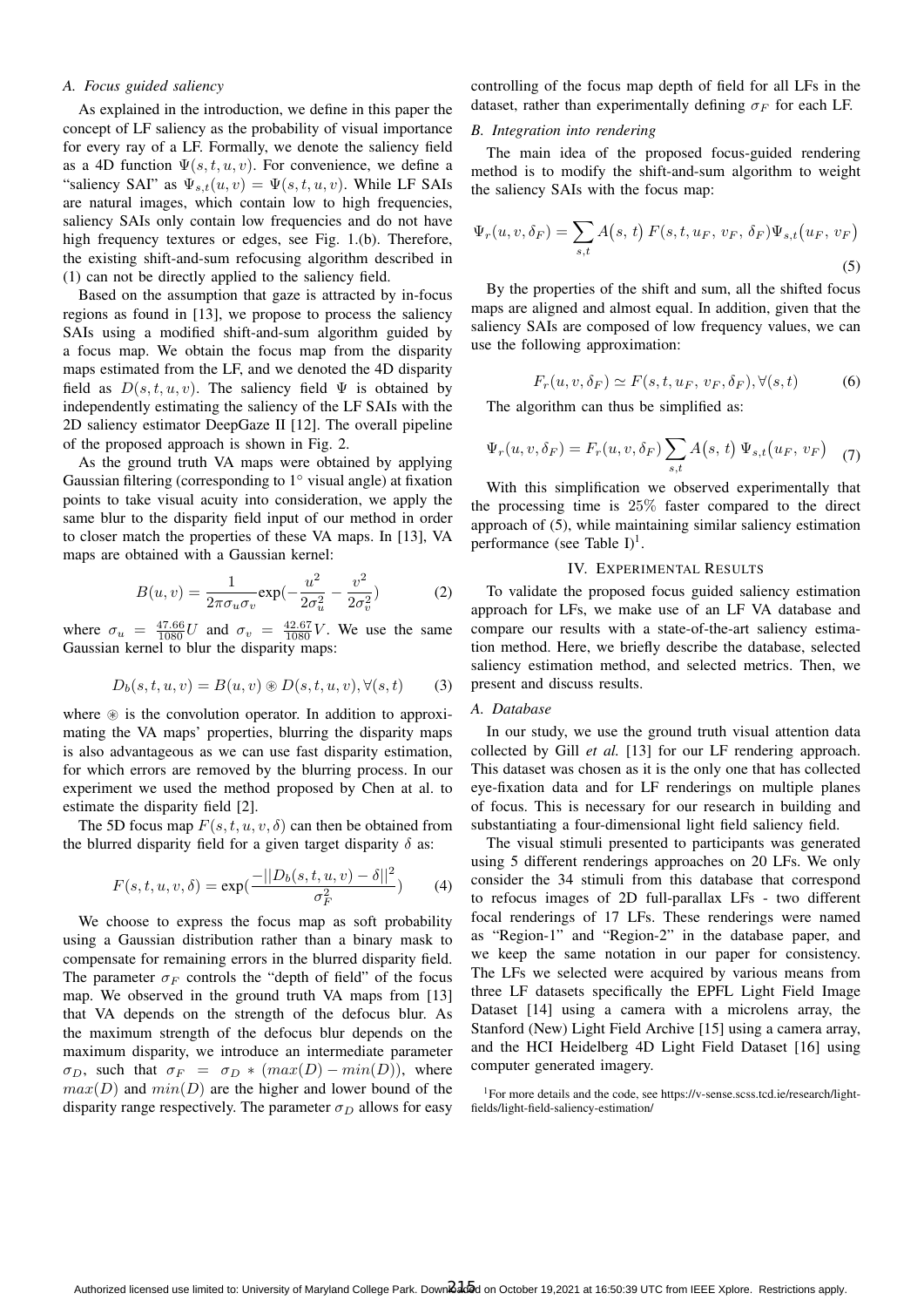TABLE I: Analysis of the proposed method's parameters† .

| Saliency method         | AUC <sup><math>\uparrow</math></sup> | NSS^  | CC <sup>+</sup> | KLD.  | $SIM+$ |
|-------------------------|--------------------------------------|-------|-----------------|-------|--------|
| $FGSE$ Eq. 5 - w/o blur | 0.844                                | 1.614 | 0.672           | 0.659 | 0.636  |
| $FGSE$ Eq. 7 - w/o blur | 0.844                                | 1.608 | 0.671           | 0.680 | 0.635  |
| $FGSE$ Eq. 5 - w/ blur  | 0.845                                | 1.615 | 0.678           | 0.616 | 0.639  |
| $FGSE$ Eq. 7 - w/ blur  | 0.845                                | 1.618 | 0.680           | 0.619 | 0.640  |

<sup>†</sup>All *FGSE* methods use  $\sigma_D = 0.4$ . **Boldface** indicates the best result in each column.

### *B. Saliency estimation method*

Both for the estimation of the saliency SAIs  $\Psi_{s,t}$ , and as an anchor metric for validation, DeepGaze II [17] was selected as one of the highest performing saliency estimation algorithms according to MIT/Tŭbingen Saliency Benchmark [11]. It takes as input a regular 2D-image and outputs a saliency map which represents the likelihood of eye fixation.

# *C. Selected evaluation metrics*

To evaluate the proposed method quantitatively, we selected five evaluation metrics for saliency: area under curve (AUC), normalized scanpath saliency (NSS) , Pearson's correlation coefficient (CC), Kullback-Leibler divergence (KLD), and Similarity (SIM). These were selected as they are the most commonly reported metrics in saliency evaluation [18]. To compute these metrics we used open source  $\text{code}^2$  [19].

These metrics measure our saliency estimator's performance varying in approach and criteria. AUC and NSS are locationbased similarity metrics, CC and SIM are distribution-based similarity metrics, and KLD is a distribution-based dissimilarity metric [18]. AUC treats evaluation as a classification problem. Evaluating the estimated saliency against ground truth fixations, the true positive rate and false positive rate are found. AUC measures the area under the receiver operating characteristic curve plotted using these values. It scores closer to 1 the better the estimation. NSS computes the average normalized saliency between the saliency map and the groundtruth fixations. The higher the score the better the estimator predicts VA. CC calculates the linear correlation between two heatmaps: the estimated saliency and the ground truth VA distribution. KLD measures how far apart the saliency estimation is from the underlying VA distribution, where a higher score indicates higher dissimilarity. Lastly, SIM outputs the similarity between two saliency maps viewed as histograms. A SIM of 1 indicates the distributions are the same and 0 suggests there is no overlap.

## *D. Quantitative analysis*

In Table I, evaluation metrics are reported for the two variations of the proposed focus guided rendering method described in (5) and (7), with and without the disparity blurring described in (2) and (3). The algorithm with blur applied performs better than that without. The simplification of the algorithm using (7) results in a worse score for KLD but improvements in the NSS, CC and SIM metrics.

TABLE II: Metric results<sup>‡</sup> for the proposed  $FGSE$  method compared with the baseline shift & sum saliency estimation (SSSE) without focus guidance.

| Saliency method                    | AUC <sup>+</sup> | NSS↑  | $CC+$ | KLD↓  | SIM <sup>+</sup> |
|------------------------------------|------------------|-------|-------|-------|------------------|
| SSSE                               | 0.817            | 1.348 | 0.568 | 0.695 | 0.583            |
| $\overline{FGSE_{\sigma}}_{D}=0.7$ | 0.831            | 1.463 | 0.618 | 0.627 | 0.610            |
| $FGSE_{\sigma D} = 0.6$            | 0.834            | 1.497 | 0.632 | 0.614 | 0.618            |
| $FGSE_{\sigma_D=0.5}$              | 0.839            | 1.546 | 0.652 | 0.602 | 0.628            |
| $FGSE_{\sigma_D=0.4}$              | 0.845            | 1.618 | 0.680 | 0.619 | 0.640            |
| $FGSE_{\sigma D}=0.3$              | 0.847            | 1.713 | 0.713 | 0.790 | 0.649            |
| $FGSE_{\sigma D}=0.2$              | 0.835            | 1.744 | 0.717 | 1.445 | 0.629            |
| $FGSE_{\sigma_D=0.1}$              | 0.781            | 1.572 | 0.637 | 3.882 | 0.512            |
| DeepGaze II                        | 0.851            | 1.745 | 0.703 | 0.585 | 0.653            |

<sup>‡</sup>DeepGaze II results are reported for readers' information. Boldface indicates the best score for each column, and *Italic* indicates the best results for the  $FGSE$  method.

In Table II, we compare the performance of our estimator for different values of  $\sigma_D$  to that of Deepgaze II run on the refocused rendering and the no focus guidance baseline.

Our estimated saliency method achieves the best score for the CC metric and results comparable to DeepGaze II for the other metrics. The worse AUC score but very close NSS score compared to Deepgaze II suggests that our model has less low valued false positives but also less intense saliency at fixation locations. This shows the effectiveness of our proposed algorithm considering the DeepGaze II method needs the LF rendering operation to be completed before saliency estimation whereas our method computes the entire saliency field from only the SAI input without rendering. Overall, the differences between the metric values of DeepGaze II and the highest values of the  $FGSE$  method (for different  $\sigma_D$  values) are very small. Additionally, FGSE beats the baseline SSSE with respect to AUC, NSS, CC, and SIM scores except for two instances. The KLD scores are mixed as the dissimilarity depends on the spread of the estimated saliency map. However, for higher  $\sigma_D$ , FGSE attains lower (i.e., better) KLD values compared to *SSSE*, and for some  $\sigma_D$ , it scores close to the KLD value of DeepGaze II. Considering all the metrics, we chose  $\sigma_D = 0.4$  where our model performs well overall, with high AUC, NSS, CC, and SIM scores and low KLD.

Upon observation of model performance with different  $\sigma_D$ , we see that there is a bias-variance tradeoff in choosing  $\sigma_D$ . The performance decreases at the extremities 0.7 and 0.1 and is best between 0.3 and 0.5. Lowering  $\sigma_D$  increases the influence of focus guidance as the "depth of field" of the focus map increases. Very low  $\sigma_D$  causes high bias in our estimator as the model is too simplistic and only considers the focus map. Thus, less emphasis is put on saliency prediction of the overall image. Conversely, very high  $\sigma_D$  leads to high variance of the model and it places little weight on the in-focus region. High sigma means that the predicted saliency maps for all renderings mostly resemble the SAI saliency estimation. We found that  $\sigma_D = 0.4$  balances this tradeoff the best for the stimuli we tested across all metrics.

### *E. Rendering results*

The qualitative performance of our model's output is demonstrated in Fig. 3, which displays the saliency maps

<sup>2</sup>https://github.com/dariozanca/FixaTons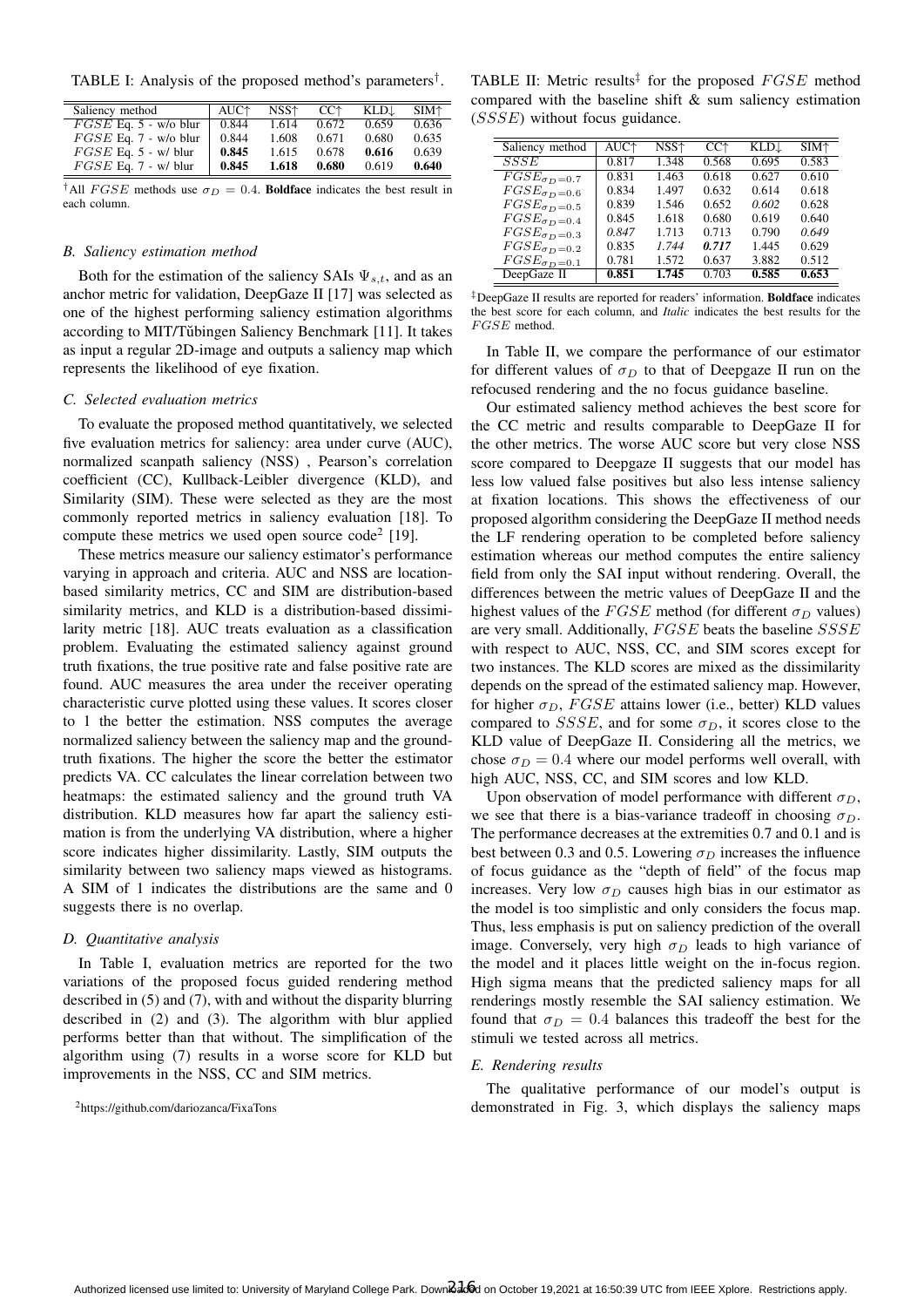

 $(FGSE)$  $(SSSE)$ Fig. 3: The results of our focus guided model  $FGSE$  shown alongside the stimulus, the ground truth fixations and VA map as well as the no focus guidance SSSE baseline and the results of DeepGaze II run directly on the stimulus. Here the stimuli are the *Region-1* and *Region-2* renderings of a selection of the light fields tested.

outputted by our  $FGSE$  method using the simplification of (7) with blurred disparity map ( $D_b$ ), and  $\sigma_D = 0.4$ . For comparison, we also provide images alongside our predictions of the following: RGB stimulus, ground truth (GT) fixations, corresponding GT VA maps, Deepgaze II run directly on each stimulus, and the baseline shift & sum saliency estimation (SSSE) without focus guidance. For each LF, we used two stimuli to test our model: renderings *Region-1* and *Region-2*. These were chosen because they have sufficiently distant planes rendered to be in focus, emphasising the difference when refocusing [13]. Our model's output can be broken down into two main components.

Firstly, our model closely estimates the variations in concentration of the saliency observed in the ground truth at

certain regions. This concentration depends on whether or not the regions appear on the focal plane and therefore guides visual attention. These differences can be observed between the renderings of the Vespa LF Fig. 3.(c) and (d).

Secondly, our model accurately matches the underlying VA across different renderings of the same LF, particularly when a shift in the salient region is observed in the ground truth due to varying the focal plane. This is seen when eye gaze follows a line of focus, for example in the Vinyl LF Fig. 3.(e) and (f). Our model better predicts VA shifts between objects as they come in and out of focus compared to the baseline and is at least on par with the Deepgaze II model run directly on the stimuli as seen in the Tower LF Fig. 3.(a) and (b).

As discussed in the previous section, the  $\sigma_D$  parameter in